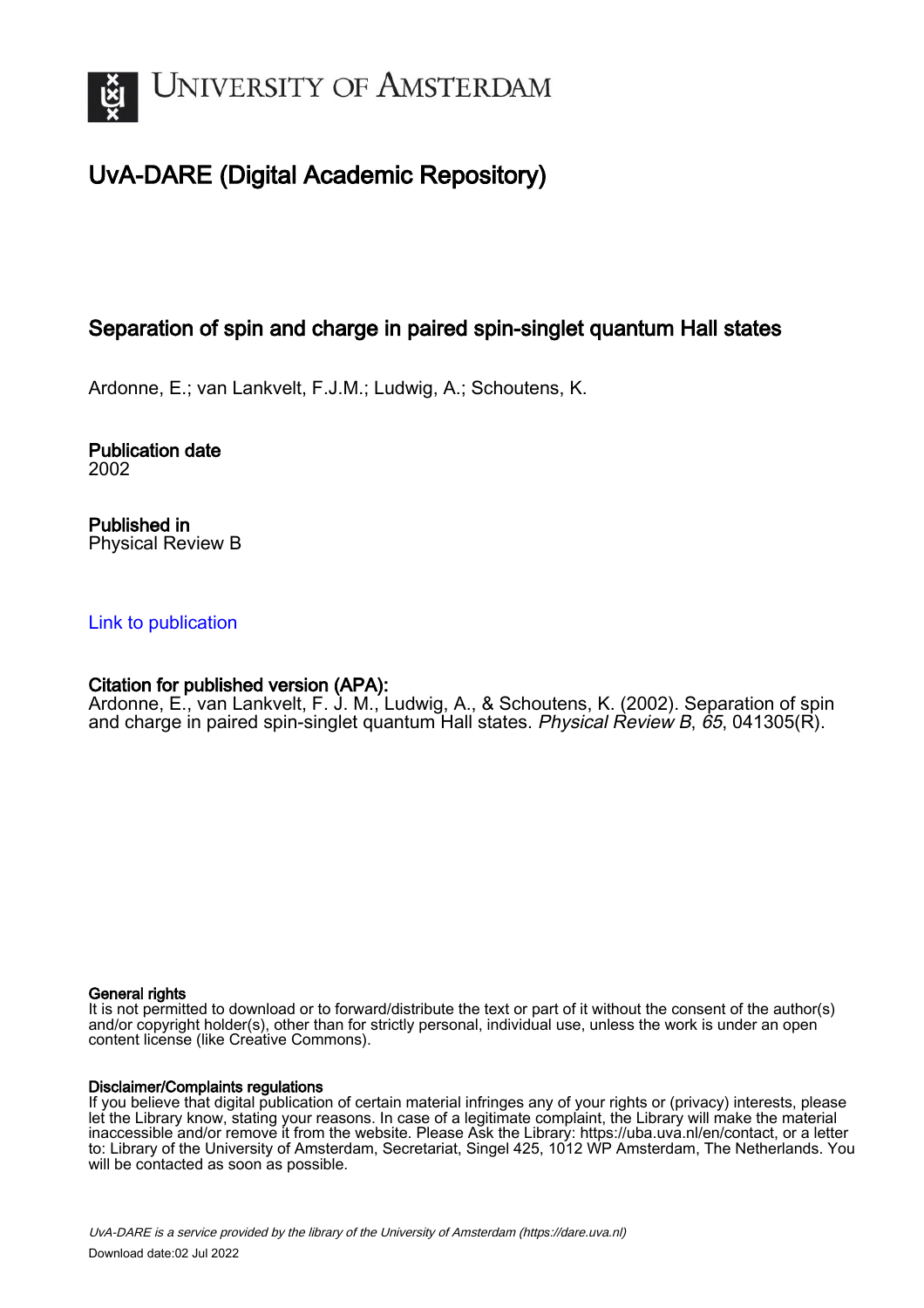#### **Separation of spin and charge in paired spin-singlet quantum Hall states**

E. Ardonne,<sup>1</sup> F. J. M. van Lankvelt,<sup>1</sup> A. W. W. Ludwig,<sup>2</sup> and K. Schoutens<sup>1</sup>

<sup>1</sup>Institute for Theoretical Physics, Valckenierstraat 65, 1018 XE Amsterdam, The Netherlands

2 *Department of Physics, University of California, Santa Barbara, California 93106*

(Received 8 October 2001; published 2 January 2002)

We propose a series of paired spin-singlet quantum Hall states, which exhibit a separation of spin and charge degrees of freedom. The fundamental excitations over these states, which have filling fraction  $\nu = 2/(2m)$  $+1$ ) with *m* an odd integer, are spinons (spin- $\frac{1}{2}$  and charge zero) or fractional holons (charge  $\pm 1/(2m+1)$ ) and spin zero). The braid statistics of these excitations are non-Abelian. The mechanism for the separation of spin and charge in these states is topological: spin and charge excitations are liberated by binding to a vortex in a *p*-wave pairing condensate. We briefly discuss related, Abelian spin-singlet states and possible transitions.

DOI: 10.1103/PhysRevB.65.041305 PACS number(s): 73.43.-f, 71.10.Pm

Strongly correlated electrons in low dimensional systems are known to exhibit physical phenomena that are surprising and, at first sight, counterintuitive. Among these is the remarkable phenomenon of quantum number fractionalization: elementary excitations in strongly interacting many-electron systems can have quantum numbers (for spin and charge) that are fractions of those of the electron. This fractionalization can take the form of a separation of spin and charge, or of a fractionalization of the electric charge of the electron.

In  $D=1$  spatial dimension, the separation of spin and charge is well understood. It is seen in explicit solutions of specific integrable model systems (Hubbard and supersymmetric *t*-*J* models). The general framework of the Luttinger Liquid has made it clear that in  $1+1$  dimensions the separation of spin and charge is a generic feature, which does not require any fine tuning of the interactions among the electrons.

In spatial dimensions  $D=2$  or higher, spin and charge tend to confine and a separation of the two is only possible under very special conditions. It has been proposed that the key feature underlying the anomalous behavior of the cuprate high- $T_c$  materials is precisely a separation of spin and charge,<sup>1</sup> and concrete scenarios, based on  $\mathbb{Z}_2$  or  $U(1)$  gauge theories, have been put forward. $<sup>2</sup>$ </sup>

In this paper, we focus on the quantum Hall  $(OH)$  regime, which is relevant for two-dimensional  $(2D)$  electrons in strong magnetic fields, and for rotating Bose-Einstein condensates.<sup>3</sup> In particular, we discuss the separation of spin and charge in the QH regime. Specifically, we propose a series of paired spin-singlet QH states, of filling fraction  $\nu$  $= 2/(2m+1)$ , which are generalizations of the Moore-Read or pfaffian states for spin polarized electrons. The fundamental excitations over these states are spinons (with spin- $\frac{1}{2}$  and zero charge) and holons (with zero spin and fractional charge  $\pm 1/(2m+1)$ , in units of the charge of the electron). The braid statistics of these excitations are non-Abelian, and thereby the paired spin-singlet states fall in the category of ''non-Abelian QH states.''

It is important to stress that the more conventional Abelian spin-singlet QH states [such as the Halperin states with label  $(m+1,m+1,m)$ , see below] do not exhibit a separation of spin and charge. The excitations over such states are conveniently analyzed in terms of a ''spin-charge decomposition'<sup>4–6</sup> but this is subject to certain gluing conditions (expressing locality of the excitation w.r.t. the electrons), which exclude single spinons or holons from the (bulk) physical spectrum. The essential feature that liberates spin and charge in the paired states proposed here is the presence of the pairing condensate: by binding to a vortex in the pairing condensate, the spin and charge excitations become local with respect to the electrons in the ground state, and they can propagate independently.

It is illustrative to compare the separation of spin and charge in the paired spin-singlet states with the fractionalization of charge in paired, so-called *q*-pfaffian, spin-polarized states. For the *q*-pfaffian states, Laughlin's gauge argument gives that the adiabatic insertion of a single flux quantum will produce an excitation of charge 1/*q*. However, as in the case of BCS superconductors, the presence of the pairing condensate leads to a reduction of the elementary flux quantum by a factor of 2, and thereby the unit-flux Laughlin quasiparticles are separated into two constituents each carrying a charge  $1/(2q)$ . In a similar way, conventional quasiparticles (carrying spin and charge) over a paired spin-singlet state are separated into spinons and holons.

Before we present the paired spin-singlet states, we briefly recall some facts about spin-singlet states and paired states in the QH regime. Despite the presence of strong magnetic fields in the QH regime, there is experimental motivation to study states that are not (fully) spin polarized (see, e.g., Ref. 7). In many QH systems, the energy scale for the Zeeman splitting is relatively low, and it can be further suppressed by the application of hydrostatic pressure. Using this technique, combined with a tilted field technique, spin transitions in the QH regime can be studied. $8$  The simplest QH states that are singlets w.r.t. the  $SU(2)$  spin symmetry are the Halperin states<sup>9</sup>

$$
\begin{split} \tilde{\Psi}_{\text{SS}}^{(m+1,m+1,m)}(z_1^{\uparrow}, \dots, z_N^{\uparrow}; z_1^{\downarrow}, \dots, z_N^{\downarrow}) \\ &= \Pi_{i < j} (z_i^{\uparrow} - z_j^{\uparrow})^{m+1} \Pi_{i < j} (z_i^{\downarrow} - z_j^{\downarrow})^{m+1} \Pi_{i,j} (z_i^{\uparrow} - z_j^{\downarrow})^m, \end{split} \tag{1}
$$

where  $z_i^{\dagger}$  and  $z_i^{\dagger}$  are the coordinates of the spin up and spin down electrons, respectively, and *m* is an even integer. The state Eq. (1) has filling fraction  $\nu=2/(2m+1)$ . Here and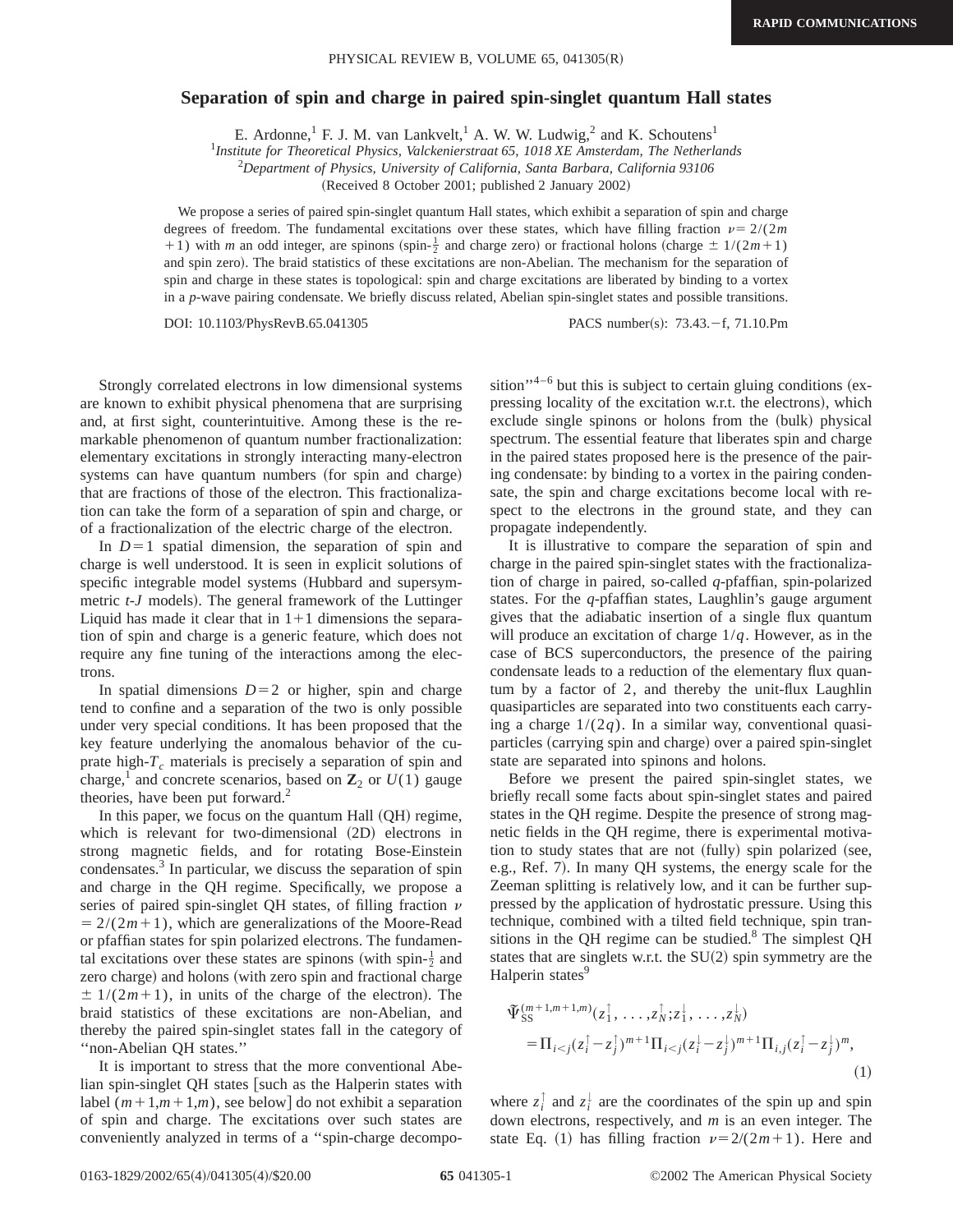#### ARDONNE, VAN LANKVELT, LUDWIG, AND SCHOUTENS PHYSICAL REVIEW B 65 041305(R)

below we display reduced QH wave functions  $\tilde{\Psi}(x)$ , which are related to the actual wave functions  $\Psi(x)$  via  $\Psi(x)$  $= \Psi(x) \exp(-\sum_i (|x_i|^2/4l^2))$  with  $x_i = z_i^{\uparrow}$ ,  $z_i^{\downarrow}$  and  $l = \sqrt{\hbar c/eB}$  the magnetic length. Hierarchies of more general (Abelian) spinsinglet states were studied in Refs. 6 and 10–12.

In Ref. 4, Moore and Read introduced the notion of a paired QH state and discussed the so-called *q*-pfaffian states at filling  $\nu = 1/q$  (with *q* even). It is believed that this state (with  $q=2$ ) is at the origin of the observed QH plateau at filling fraction  $\nu = \frac{5}{2}$  (see Ref. 13 for a recent review). The wave function for the *q*-pfaffian is given by

$$
\Psi_{\text{pf}}^{(q)}(z_1,\ldots,z_N) = \text{Pf}\left(\frac{1}{z_i - z_j}\right) \prod_{i < j} (z_i - z_j)^q,\tag{2}
$$

where the pfaffian factor for an antisymmetric matrix  $M_{ij}$  is defined as  $Pf(M_{ij}) = A\Pi_{i\text{ even}}M_{i-1,i}$ , with A denoting antisymmetrization. In Ref. 14, the pfaffian states were generalized to a series of non-Abelian spin-singlet (NASS) states, at filling  $\nu = 4/(4M+3)$  with *M* an odd integer. These states exhibit a pairing of like spins. The excitations over these NASS states have non-Abelian statistics, but there is no separation of spin and charge.

In the paired spin-singlet states that we propose here, the pairing takes place in the charge sector, irrespective of the spin of the electrons. This leads to a wave function

$$
\begin{split} \tilde{\Psi}_{\text{paired}}^{(m)}(z_1^{\uparrow}, \dots, z_N^{\uparrow}; z_1^{\downarrow}, \dots, z_N^{\downarrow}) \\ = \text{Pf}\left(\frac{1}{x_i - x_j}\right) \tilde{\Psi}_{\text{SS}}^{(m+1, m+1, m)}(z_i^{\uparrow}; z_j^{\downarrow}), \end{split} \tag{3}
$$

where  $x_l = z_i^{\dagger}, z_j^{\dagger}$ , *m* is now an odd integer and the filling fraction is  $\nu = 2/(2m+1)$ . There exists a Hamiltonian for which this state is the unique ground state.<sup>15</sup> One way to study the excitations over this state is by using this Hamiltonian. Here we will proceed by analyzing the state Eq.  $(3)$ and its excitations using an associated conformal field theory  $(CFT).$ 

Following the CFT-QH correspondence outlined in Ref. 4, one quickly finds that the CFT associated to the (bosonic) paired spin-singlet state at  $m=0$  is the (chiral) CFT based on the affine Kac-Moody algebra  $SO(5)_1$ . For this algebra, the eight currents associated to the roots of  $SO(5)$  can be written in terms of spin and charge bosons  $\varphi$ <sub>s,*c*</sub> and a Majorana fermion  $\psi$ . The assignment of spin and charge quantum numbers to the weights and roots of  $SO(5)$  is indicated in Fig. 1.] For general *m*, the "condensate" operators  $\Psi$  and  $\Delta$ are obtained from these currents by the substitution  $\varphi_c$  $\rightarrow \sqrt{2m+1}\varphi_c$ ,

$$
\Psi^{\alpha} = \psi e^{i\sqrt{(2m+1)/2}\varphi_c \pm (i/\sqrt{2})\varphi_s},
$$
  

$$
\Psi^{\alpha} = \psi e^{-i\sqrt{(2m+1)/2}\varphi_c \pm (i/\sqrt{2})\varphi_s}
$$
  

$$
\Delta_c = e^{i\sqrt{4m+2}\varphi_c}, \quad \overline{\Delta}_c = e^{-i\sqrt{4m+2}\varphi_c}, \quad \Delta_s^A = e^{\pm i\sqrt{2}\varphi_s}, \quad (4)
$$

with  $\alpha = \uparrow, \downarrow$  referring to the spin eigenvalue  $s_z = \pm \frac{1}{2}$  and *A*  $= \uparrow \uparrow, \downarrow \downarrow$ . The quantum numbers *q* (charge) and *s<sub>z</sub>* are mea-



FIG. 1. Roots and weights of the algebra  $SO(5)$ . The condensate operators  $\Psi$  and  $\Delta$  are associated to the eight roots (filled symbols) and the fundamental excitations  $\phi_{s,c}$  correspond to the weights of the spinor representation (open symbols).

sured by the operators  $Q = -i\sqrt{2/(2m+1)}\oint (dz/2\pi i) \partial \varphi_c$ and  $S_z = i/\sqrt{2} \oint (dz/2\pi i) \partial \varphi_s$ . The wave function Eq. (3) is obtained as a correlator of *N* spin-up electrons  $\Psi$ <sup> $\uparrow$ </sup> and *N* spin-down electrons  $\Psi^{\downarrow}$ , together with a neutralizing background charge. The CFT description makes it easy to identify the fundamental (quasiparticle) excitations. For  $m=0$  they are the operators that generate the spinor (four-dimensional) representation of the  $SO(5)<sub>1</sub>$  current algebra. For general *m* these become

$$
\phi_c = \sigma e^{(i/\sqrt{4m+2})\varphi_c}, \quad \overline{\phi}_c = \sigma e^{-(i/\sqrt{4m+2})\varphi_c},
$$

$$
\phi_s^{\alpha} = \sigma e^{\pm (i/\sqrt{2})\varphi_s}, \quad (5)
$$

where  $\sigma(z)$  is the so-called spin field associated to the Majorana (Ising) fermion  $\psi(z)$ . Higher excitations, such as those constituting the vector representation, can be generated by bringing together two or more of the fundamental excitations. The expressions Eq.  $(5)$  show that the fundamental excitations can be characterized as spinons  $\phi_s^{\alpha}$  (spin- $\frac{1}{2}$  but no charge) and holons  $\phi_c$ ,  $\overline{\phi}_c$  (of charge  $\pm 1/(2m+1)$  and zero spin).

To illustrate the separation of spin and charge, we present explicit wave functions for excited states. We first consider an Abelian excitation, with spin down  $(s_z = -\frac{1}{2})$  and charge  $1/(2m+1)$ , at location *w*. Its wave function takes the familiar form

$$
\prod_{i} \left( z_i^{\uparrow} - w \right) \tilde{\Psi}_{\text{paired}}^{(m)}.
$$
 (6)

The important observation is now that, starting from this wave function, one can separate the locations of the spin and charge parts of this excitation, creating a spinon at position  $w_s$  and a holon at  $w_c$ . In the corresponding wave function, the pfaffian factor in Eq.  $(3)$  is replaced by (compare with  $Ref. 4)$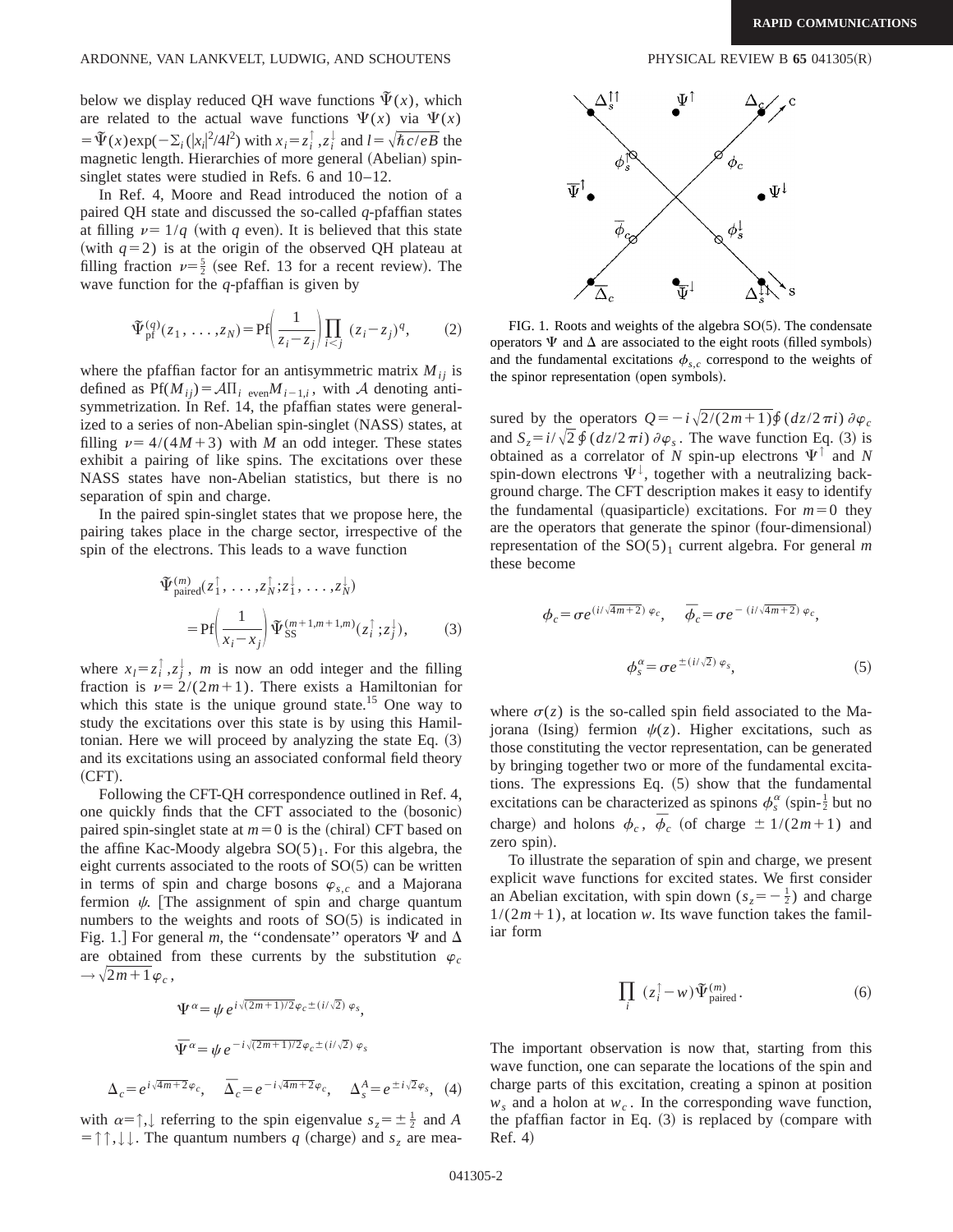$$
Pf\left(\frac{\Phi(x_i, x_j; w_c, w_s)}{x_i - x_j}\right) \prod_i (x_i - w_c)^{1/2} \frac{\prod_i (z_i^{\uparrow} - w_s)^{1/2}}{\prod_j (z_j^{\downarrow} - w_s)^{1/2}},
$$
\n(7)

where

$$
\Phi(x_i, x_j; w_c, w_s) = \left(\frac{x_i - w_c}{x_j - w_c} \frac{x_j - w_s}{x_i - w_s}\right)^{1/2} + i \leftrightarrow j. \tag{8}
$$

That  $(7)$  in fact defines a well-behaved electronic wave function can be seen by noting that it is identical to

$$
\frac{1}{\prod_{j} (z_j^{\downarrow} - w_s)} \text{Pf}\left(\frac{(x_i - w_c)(x_j - w_s) + i \leftrightarrow j}{x_i - x_j}\right). \tag{9}
$$

In the limit where  $w_s$ ,  $w_c \rightarrow w$ , spin and charge recombine and the wave function reduces to Eq.  $(6)$ . Note that the factor  $\Pi_j(z_j^{\downarrow} - w_s)^{-1}$  should be regularized and projected onto the lowest Landau level in the same way as the wave functions for quasiparticles over the Laughlin states.<sup>16</sup>

The charge of the holon excitation equals  $\frac{1}{2} \Phi_0 \sigma_H$  (with  $\Phi_0 = h/e$  the flux quantum), showing that the creation of a

single holon involves the insertion of a half-quantum of magnetic flux, which is the canonical flux quantum in the presence of a pairing condensate. This flux insertion is accompanied by a vortex in the pairing condensate, and this brings in the factor  $\sigma(z)$  in the expressions Eq. (5). The role of the vortices in this discussion is similar to the role of visons in the Senthil-Fisher theory.17

An important feature that is implied by the presence of spin-fields  $\sigma(z)$  in the expressions Eq. (5) for the spinons and holons, is that the braid statistics of these excitations will be non-Abelian. This feature is analogous to the non-Abelian statistics of the charge  $1/(2q)$  excitations over the (spinpolarized)  $q$ -pfaffian state, and we refer to the literature for a discussion. $4,18,19$ 

It is well-known that the *q*-pfaffian spin-polarized state is closely related to two Abelian states at filling  $\nu = 1/q$ : the two-layer  $(q+1,q+1,q-1)$  state and a strong pairing state which is a Laughlin state of strongly paired electrons. Possible transitions among these three states have been discussed in the literature (see, e.g., Refs.  $19-21$ ). In the spinsinglet situation, we may similarly identify two series of Abelian spin-singlet states at  $\nu = 2/(2m+1)$  that allow for a transition into the pfaffian spin-singlet state Eq.  $(3)$ : a twolayer state associated to SO(6) and a strong pairing state. The wave function for the two-layer state reads as

$$
\begin{split} \tilde{\Psi}_{2\text{-layer}}^{(m)}(\{z_i^{1t}, z_i^{1t}, z_i^{1b}, z_i^{1b}\}) &= \Pi_{i < j} (z_i^{1t} - z_j^{1t})^{m+2} \Pi_{i < j} (z_i^{1t} - z_j^{1t})^{m+2} \Pi_{i < j} (z_i^{1b} - z_j^{1b})^{m+2} \Pi_{i < j} (z_i^{1b} - z_j^{1b})^{m+2} \\ &\times \Pi_{i,j} (z_i^{1t} - z_j^{1t})^{m+1} \Pi_{i,j} (z_i^{1b} - z_j^{1b})^{m+1} \Pi_{i,j} (z_i^{1t} - z_j^{1b})^m \Pi_{i,j} (z_i^{1t} - z_j^{1b})^m \\ &\times \Pi_{i,j} (z_i^{1t} - z_j^{1b})^{m-1} \Pi_{i,j} (z_i^{1t} - z_j^{1b})^{m-1}, \end{split} \tag{10}
$$

where the indices *t*,*b* refer to the top and bottom layers. This wave function arises as a correlator of two-layer spinful electron operators which, in the case  $m=0$ , generate an SO(6)<sub>1</sub> affine Kac-Moody algebra.

The strong pairing state is an Abelian state of strongly bound pairs with quantum numbers  $(q=-2, s_z=0)$  and (*q*  $=0, s_z=1$ ), which are the operators  $\Delta_c$  and  $\Delta_s^{\dagger\dagger}$  in Fig. 1. Spin and charge are decoupled from the start, and (putting  $m=0$ ) we can associate to this state the symmetry SO(4)  $\sim$ SU(2)<sub>s</sub> $\times$ SU(2)<sub>c</sub>.

There are various ways to understand and describe possible transitions among the three types of paired spin-singlet states at  $\nu = 2/(2m+1)$ . Such transitions are expected when electrons in the two-layer state are subjected to increasing interlayer interactions. A useful framework is that of *K* matrices describing the topological order of the various states. $^{22}$ [For this discussion, we refer to the states via their associated  $SO(6)$ ,  $SO(5)$  or  $SO(4)$  symmetries.] For the  $SO(6)$  states, the naive *K* matrix for the four electron operators  $(\uparrow, t)$ ,  $(\downarrow, t)$ ,  $(\uparrow, b)$ ,  $(\downarrow, b)$  is singular. After a reduction to three independent condensate operators we find the following QH data

$$
\mathbf{K}_e = \begin{pmatrix} m+2 & m & 2m+1 \\ m & m+2 & 2m+1 \\ 2m+1 & 2m+1 & 4m+2 \end{pmatrix},
$$
 (11)

$$
\mathbf{q}_e = -(1,1,2), \quad \mathbf{s}_e = (\uparrow, \uparrow, 0), \quad \mathbf{l}_e = (t,b,\cdot),
$$

where  $\mathbf{q}_e$ ,  $\mathbf{s}_e$ , and  $\mathbf{l}_e$  specify the charge, spin and layer index for an appropriate basis of electron operators, which build the QH condensate. By applying a duality transformation  $(\mathbf{K}_{\phi} = \mathbf{K}_{e}^{-1}, \mathbf{q}_{\phi} = -\mathbf{K}_{\phi} \mathbf{q}_{e}$ , etc.) one obtains the topological data for a basis of quasi-hole excitations. $22,23$ 

Starting from this characterization of the topological order in the  $SO(6)$  state, the topological order of the  $SO(5)$  and  $SO(4)$  states can be obtained in a systematic manner.<sup>21,23</sup> For the  $SO(5)$  state, the resulting description employs a so-called pseudoparticle whose role it is to account for the degeneracies that are associated to the non-Abelian braid statistics. Choosing  $\Psi^{\dagger}$ ,  $\Delta_s^{\dagger \dagger}$ , and  $\Delta_c$  as the fundamental condensate operators, we find

$$
\mathbf{K}_e = \begin{pmatrix} m+2 & 1 & 2m+1 \\ 1 & 2 & 0 \\ 2m+1 & 0 & 4m+2 \end{pmatrix}, \quad \mathbf{q}_e = -(1,0,2)
$$